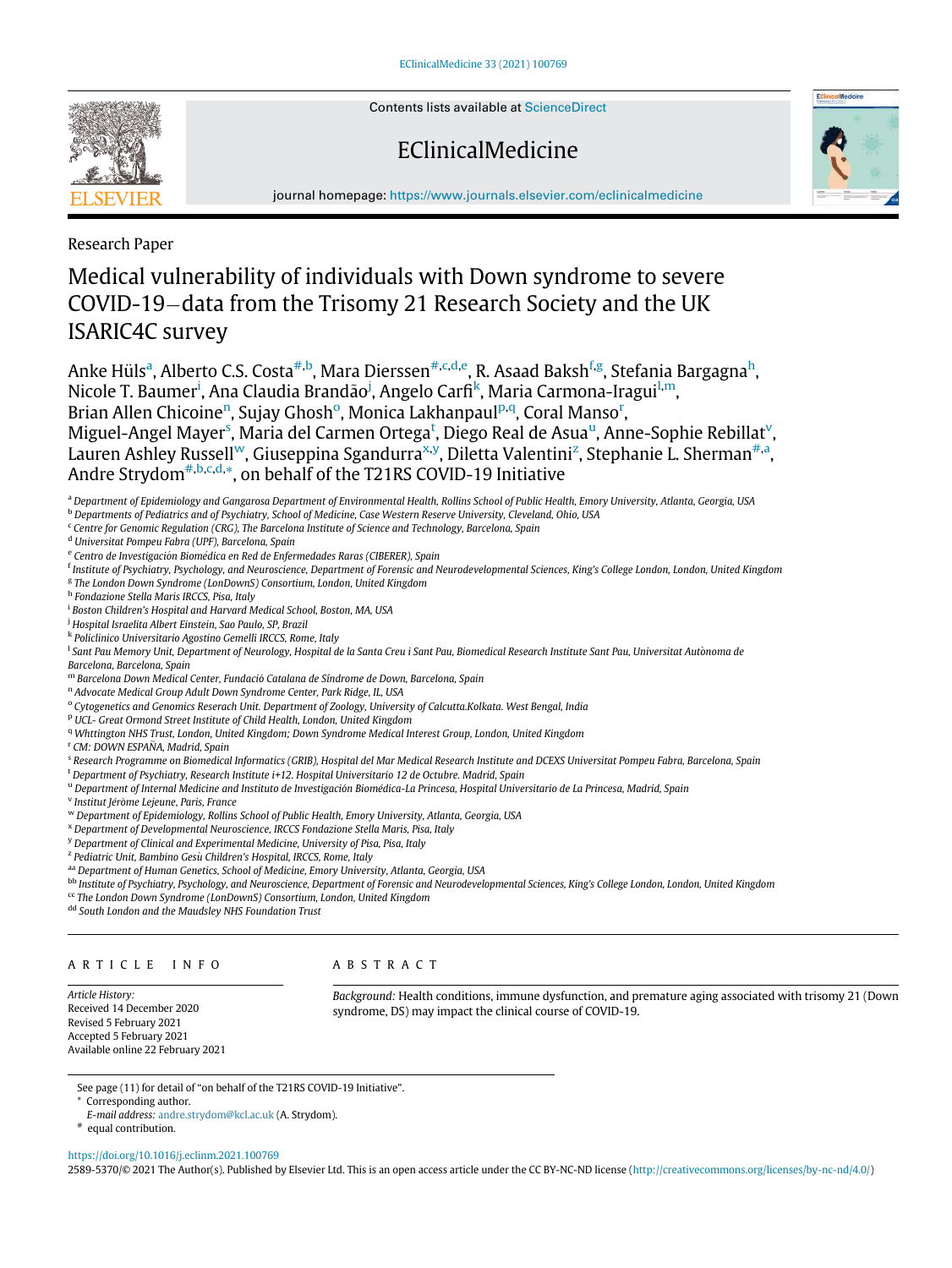Methods: The T21RS COVID-19 Initiative launched an international survey for clinicians or caregivers on patients with COVID-19 and DS. Data collected between April and October 2020 (N=1046) were analysed and compared with the UK ISARIC4C survey of hospitalized COVID-19 patients with and without DS.

Findings: The mean age of COVID-19 patients with DS in the T21RS survey was 29 years (SD = 18). Similar to the general population, the most frequent signs and symptoms of COVID-19 were fever, cough, and shortness of breath. Joint/muscle pain and vomiting or nausea were less frequent ( $p < 0.01$ ), whereas altered consciousness/confusion were more frequent ( $p < 0.01$ ). Risk factors for hospitalization and mortality were similar to the general population with the addition of congenital heart defects as a risk factor for hospitalization. Mortality rates showed a rapid increase from age 40 and were higher in patients with DS (T21RS DS versus non-DS patients: risk ratio (RR) = 3.5 (95%-CI=2.6;4.4), ISARIC4C DS versus non-DS patients: RR = 2.9 (95%- CI=2.1;3.8)) even after adjusting for known risk factors for COVID-19 mortality.

Interpretation: Leading signs/symptoms of COVID-19 and risk factors for severe disease course are similar to the general population. However, individuals with DS present significantly higher rates of medical complications and mortality, especially from age 40.

Funding: Down Syndrome Affiliates in Action, DSMIG-USA, GiGi's Playhouse, Jerome Lejeune Foundation, LuMind IDSC Foundation, The Matthew Foundation, NDSS, National Task Group on Intellectual Disabilities and Dementia Practices.

© 2021 The Author(s). Published by Elsevier Ltd. This is an open access article under the CC BY-NC-ND license (http://creativecommons.org/licenses/by-nc-nd/4.0/)

#### Research in context

## Evidence before this study

Up to now, most reports of COVID-19 in individuals with Down syndrome (DS) have been based on less than 10 individuals. One recent report used primary care data from the UK which includes 8 million adults with and without Down syndrome. However, while only 37 of the 4053 individuals with Down syndrome had COVID-19 (positive test result reported), 27 COVID-19 related deaths were reported among the individuals with Down syndrome. As many individuals with Down syndrome might not have had access to their primary care physicians during the first peak of the pandemic, this study may be unrepresentative of mild cases.

## Added value of this study

Our results, which are based on  $>1,000$  COVID-19 patients with DS, show that individuals with DS may present with more severe symptoms at hospitalisation (e.g. confusion), and experience high rates of lung complications associated with increased mortality. In terms of sheltering/shielding individuals to prevent infection, more caution should be taken with individuals over age 40, which is about 20 years younger than the typical at-risk group in the general population. Individuals with DS aged 40 and older have a three-fold increased risk for mortality compared to the general population, which is not explained by additional comorbidities.

## Implications of all the available evidence

Individuals with DS (especially those older than 40 years) are vulnerable to medical complications and increased risk for death related to COVID-19. Therefore individuals with DS should be considered a priority group for COVID-19 vaccination.

#### 1. Introduction

Down syndrome (DS), the result of the trisomy of chromosome 21, is the commonest genetic cause for intellectual disability. It is associated with specific co-occurring health conditions and immune dysfunction that may impact the clinical course and risk for

life-threatening disease due to infection by the novel severe acute respiratory syndrome coronavirus 2 (SARS-CoV-2) [1].

Immune-response dysfunction associated with trisomy 21 includes alterations in the number of different types of immune cells (T- and B-cells, monocytes and neutrophils)  $[2]$  and adverse antibody responses [3]. The unusual inflammatory profile of individuals with DS is associated with more severe illness following viral infections, such as the viral infection during the H1N1 influenza pandemic  $[4]$ , respiratory syncytial virus (RSV)  $[5]$ , and may also lead to worse outcomes due to coronavirus disease 2019 (COVID-19). The cytokine storm reported to be associated with COVID-19  $[6]$ , refers to an excessive immune response to external stimuli and is thought to be a predictor of increased severity of SARS-CoV-2 infection and of poor COVID-19 prognosis [7]. Admission to intensive care units (ICU) following COVID-19 diagnoses was found to be associated with higher plasma levels of many cytokines [7]. Individuals with DS frequently display elevated levels of cytokines in blood, even in the absence of viral infection, and a proinflammatory profile that includes increased numbers of natural killer (NK) cells and CD8+ T-cells, decreased CD19 + B-cell counts, and an increased spontaneous production of interferon gamma, TNF $\alpha$ , and IL-10 [8,9]. Recent findings in this fastevolving field, however, suggest COVID-19 may not be characterized by a cytokine storm after all  $[10]$ . Moreover, it is also reasonable to speculate that increased levels of cytokines, particularly interferon gamma, may actually help patients fight off the SARS-CoV-2 infection.

DS is associated with several co-occurring health conditions including obesity, diabetes, hypotonia, obstructive sleep apnea, craniofacial dysmorphogenesis, and congenital heart defects, as well as gastroesophageal reflux that may contribute to the increased risk of respiratory tract infection  $[1,11-13]$ . Moreover, adults with DS have many age-related health conditions including Alzheimer's disease  $[14]$ , that often occur 20–25 years earlier than in individuals without DS which is a profile that suggests premature aging [1,11,14]. Yet, there is also evidence that persons with DS are protected from cardiovascular disease, including hypertension [15]. Additionally, the incidence and severity of various comorbid conditions are quite variable among people with DS. Therefore, it is difficult to predict whether individuals with DS are particularly susceptible to COVID-19 and its complications.

In the US and many European countries, individuals with DS older than 40 years of age tend to live in group homes and other assistedliving situations [16]. Furthermore, it is not uncommon for those with DS in their 50 and 60's to dwell in nursing homes for prolonged periods. These living spaces, which many times are occupied by several individuals and frequently visited by multiple support staff, have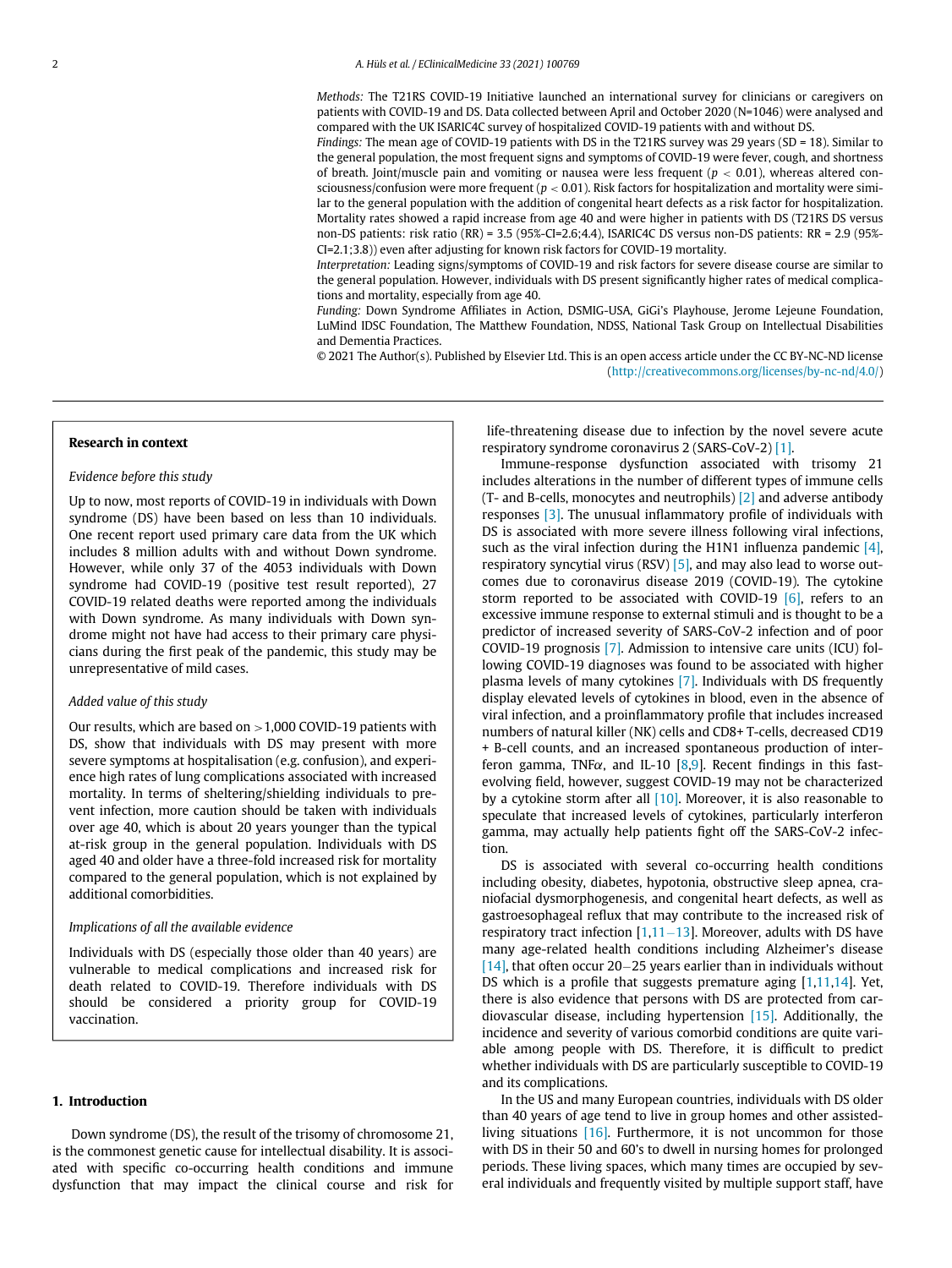been the sites of several well-documented COVID-19 outbreaks in older individuals in the general population [17]. Therefore, one issue of particular importance is ascertaining whether individuals with DS are at increased risk for hospitalization and mortality following COVID-19 diagnosis at a younger age than their counterparts without DS. However, up to now, most reports of COVID-19 in individuals with DS have been based on less than 10 individuals [18,19]. One recent report used primary care data from the UK, but included a small sample of individuals with DS who have died ( $n = 27$ ), and may be unrepresentative of mild cases, due to patients not having access to their primary care physicians during the first peak of the pandemic [20].

In order to obtain large scale information on specific vulnerabilities, clinical presentation, and outcomes of COVID-19 in individuals with DS, the Trisomy 21 Research Society (T21RS) launched an online survey, with input from stakeholders including leading clinicians and DS organisations (details provided in the acknowledgements). The survey was designed to address three primary questions: 1) What are the presenting signs and symptoms of COVID-19 in individuals with DS and are these different than in individuals without DS? 2) Are those with DS at an increased risk for complications associated with SARS-CoV-2 infection? 3) Is the profile of risk factors associated with poor outcomes for COVID-19 in persons with DS the same as in the general population? Here we report on the data collected from Europe, United States (US), Latin America, India, as well as hospital data from other sources.

## 2. Methods

## 2.1. T21RS DS survey

An online survey was developed in March 2020, to identify patients with COVID-19 among individuals with DS (a copy of the survey is provided in the supplementary material). Two equivalent surveys were developed, one to be completed by caregivers/family members of COVID-19 affected individuals with DS and one to be completed by clinicians. Most often, either the caregiver or the clinician completed the survey per person. When both forms were completed for the same individual (i.e., linked surveys), information was combined to maximize the amount of available data per person. The survey collected information on: 1) basic demographics, 2) living situation during the pandemic, 3) pre-existing health conditions, vaccinations and medications, 4) SARS-CoV-2 testing, 5) presenting signs and symptoms, 6) hospital and ICU admission, 7) complications associated with SARS-CoV-2 infection (clinician only), 8) medications and treatments used during COVID-19 illness (clinician only), and 9) status at last evaluation. The survey was implemented through REDCap [21,22], a survey and database management system, and was hosted at Emory University. As we include data from the early phase of the COVID-19 pandemic and the testing capacities differ between countries, we use the term "case" to refer to individuals with DS of all ages, who tested positive for SARS-CoV-2 or reported signs or symptoms of COVID-19. The survey was disseminated through clinical routes (e.g. Down syndrome medical interest group listservs and health service providers), Down syndrome associations in the US, India, Spain, UK, France, Italy, Germany, Brazil, and Spanish-speaking Latin America, and DS registries (e.g., NIH DS-Connect®) as well as via the T21RS website.

## 2.2. Ethics statement

Each institution that planned to disseminate the survey within health services obtained IRB/ethics approval (Table S1). The study was performed according to the Declaration of Helsinki and national guidelines and regulations for data privacy and all participants who completed the questionnaires provided informed consent. All data were anonymized according to good clinical practice guidelines and data protection regulations.

## 2.3. Statistical analysis

For this analysis, we included data from all cases that were entered between April 9, 2020 and October 22, 2020. Only individuals with information on age and gender were included in the analyses. We used descriptive statistics to show the demographic information, COVID-19 signs, symptoms, outcomes, and comorbidities of the participants included in our analyses. To prevent study participants from being included twice in the analyses (reported by both caregiver and clinician), we excluded duplicated participants based on age, gender and country and other specific demographics.

To contrast the COVID-19 related signs, symptoms, and medical complications with those observed in the general population, we compared the T21RS DS cases to data from the UK ISARIC4C survey. The ISARIC4C survey is a prospective observational cohort study engaging 208 acute-care hospitals in England, Wales, and Scotland [23]. In this study, we included 59,025 hospitalized patients with COVID-19 from the ISARIC4C survey, which were entered between February 2020 and July 9, 2020 (downloaded on July 24, 2020). Among the 59,025 hospitalized patients, 109 individuals had DS (58,916 did not). Of these, 100 had complete data on age, gender and ethnicity. These 100 individuals, referred to as "ISARIC4C DS cases", were matched to 400 COVID-19 patients without DS (referred to as "controls") from the same survey (matching 1:4). To account for differences in study design and country-specific differences between the UK ISARIC4C survey and the international T21RS survey, we used the hospitalized patients with DS from the ISARIC4C survey as starting point and matched those to hospitalized patients in the T21RS dataset based on age, gender and ethnicity. Only a 1:1 match was possible because of matching criteria (see supplementary tables S2 and S3 for characteristics of the matched samples). While this matching procedure reduced our sample size from 586 to 100 T21RS cases, it added an additional level of confidence because we were able to conduct two comparisons - ISARIC4C patients without DS (i.e., controls) versus ISARIC4C patients with DS (i.e., ISARIC4C DS cases) and ISARIC4C controls versus T21RS patients with DS. Fisher's exact test was used to probe for differences in the prevalence of signs, symptoms, and medical complications between matched hospitalized cases with DS (from the ISARIC4C and T21RS surveys) and without DS (controls from the ISARIC4C survey).

To compare the mortality rates of hospitalized COVID-19 patients with and without DS in different age groups, we combined data from different sources. Case counts and mortality rates among hospitalized patients from the general population were estimated from individuals without DS included in the UK ISARIC4C survey combined with published hospital reports from Spain [24] and New York City [25]. Mortality rates among hospitalized patients with DS were based on combined data from the UK ISARIC4C survey and hospitalized individuals from the T21RS survey. In addition, we used the matched samples described above to perform a comparison of mortality rates corrected for age, gender and ethnicity using logistic regression. To test whether differences in mortality rates of individuals with and without DS can be explained by differences in the prevalence of known risk factors for COVID-19-related mortality, we adjusted the association analyses for chronic cardiac disease, chronic pulmonary disease, chronic kidney disease, liver disease, obesity, chronic neurological disorder, dementia, malignant neoplasm [23]. In a sensitivity analysis, we analysed the association between DS and COVID-19 related mortality in the whole ISARIC4C sample (52,142 individuals without DS and no missing data for age, gender and ethnicity, 100 individuals with DS) adjusted for i) age, gender and ethnicity and ii) additionally for chronic cardiac disease, chronic pulmonary disease, chronic kidney disease, liver disease, obesity, chronic neurological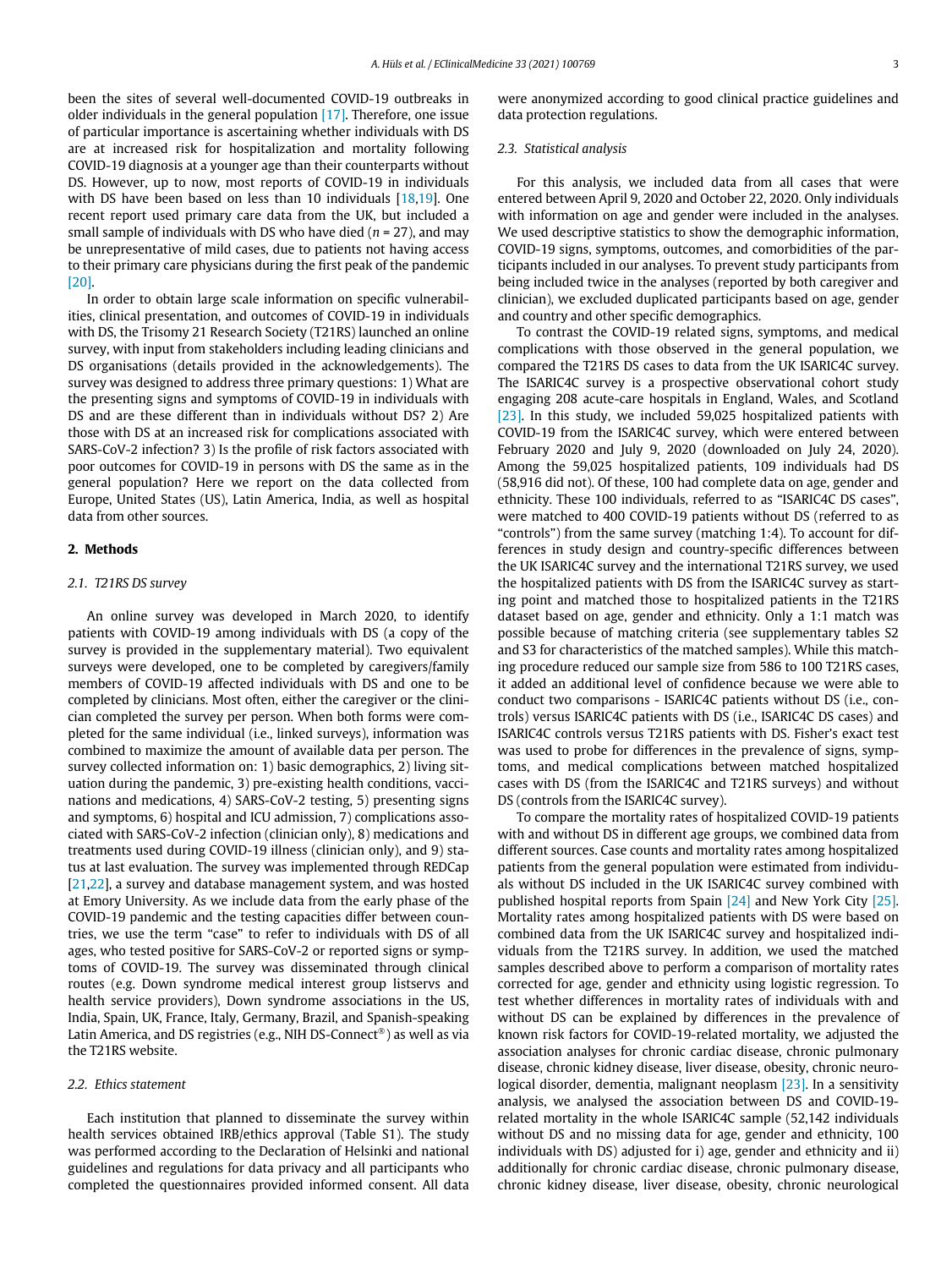disorder, dementia, malignant neoplasm. In addition, we conducted age-stratified association analyses for individuals younger than 40 years versus 40 years or older.

To identify risk factors associated with adverse outcomes of COVID-19 in individuals with DS, we conducted adjusted logistic regression analyses in symptomatic COVID-19 cases from the T21RS survey data. Associations between potential risk factors and admission to hospital or all-cause mortality were analysed. Associations with age and gender were adjusted for the data source (caregiver versus clinician survey) and associations with living situation, level of intellectual disability, and comorbidities were adjusted for age, gender, data source and country of residence. We only included comorbidities that were present in at least 15% of our study samples to reduce the burden of multiple testing and the chance of false positives due to small numbers of cases.

We did all data analyses using R (version 4.0.0).

## 2.4. Role of the funding sources

Funding sources provided help with dissemination of the online surveys and partial support of the biostatisician's efforts. They were not involved in: the study design; collection, analysis, or interpretation of data; writing of the manuscript; or in the decision to submit the paper for publication.

## 3. Results

## 3.1. Description of study population

Of the 1906 records in the T21RS database entered between April 9, 2020 and October 22, 2020, 1103 individuals had signs and symptoms of COVID-19 or a positive test result and provided information on age and gender. After removing potential duplicates, the final sample size was 1046 COVID-19 patients with DS (Figure S1). The majority of these cases were symptomatic (981 (94.5%)) and 861 (83%) were tested for COVID-19 (750 (91%) with a positive test result) (Table S4). Of the 1046 COVID-19 patients with DS, 591 (57%) were reported by a clinician and 455 (43%) by a family member or caregiver (Table 1). The largest number of cases were from India (405 (40%)), followed by the United States (163 (16%)), Spain (155 (15%)) and Brazil (75 (7%)). The mean age was 29 years (SD=18); cases reported by a clinician were on average 15 years older than cases reported by a family member or caregiver. The majority of cases lived at home with their family (712 (73%)). The proportion of cases living in a residential care facility was higher in the clinician than family/ caregiver reports (134 (26%) versus 23 (5%)). The majority of cases (784 (93%)) had full trisomy 21 and moderate level of intellectual disability (580 (62%)), similar to that observed in the population of individuals with DS at large [11]. About half of the cases were admitted to hospital (581 (56%)), of which 279 (50%) were admitted to an ICU and 207 (29%) were connected to a mechanical ventilator. More than half of the cases (547 (55%)) had recovered from COVID-19 at the last evaluation.

## 3.2. Signs and symptoms presenting in COVID-19 patients with DS and without DS

The leading signs and symptoms related to COVID-19 in individuals with DS were fever, cough and shortness of breath (Fig. 1, Table 2), which is in line with those reported in the general population (Table 2, ISARIC4C controls). Nasal signs (excess nasal drainage or 'runny nose') and pharyngitis ('sore throat') were also common among COVID-19 patients from the T21RS survey, particularly in children and adolescents (younger than 20 years), where nasal signs were present in 229 (61%) and sore throat in 165 children and adolescents (44%) independent of the data source (family or clinician

#### Table 1

T21RS study characteristics grouped by data source (reported by clinician versus family/caregiver).

|                                         | Overall                     | Clinician survey            | Family survey               |
|-----------------------------------------|-----------------------------|-----------------------------|-----------------------------|
| n                                       | 1046                        | 591                         | 455                         |
| Additional information                  | 52(5.0)                     | 27(4.6)                     | 25(5.5)                     |
| through linked surveys                  |                             |                             |                             |
| $(%)^1$                                 |                             |                             |                             |
| Country (%)                             |                             |                             |                             |
| India                                   | 405 (39.7)                  | 218 (37.8)                  | 187 (42.3)                  |
| <b>United States</b>                    | 163 (16.0)                  | 90(15.6)                    | 73 (16.5)                   |
| Spain                                   | 155 (15.2)                  | 113 (19.6)                  | 42 (9.5)                    |
| Brazil                                  | 75 (7.4)                    | 32 (5.5)                    | 43 (9.7)                    |
| United Kingdom                          | 72 (7.1)                    | 27 (4.7)                    | 45 (10.2)                   |
| France                                  | 67 (6.6)                    | 61 (10.6)                   | 6(1.4)                      |
| Italy<br>other <sup>2</sup>             | 35 (3.4)                    | 20(3.5)                     | 15(3.4)                     |
|                                         | 47 (4.6)                    | 16(2.8)                     | 31 (7.0)                    |
| Age in years (mean (SD))<br>Male $(\%)$ | 29.35 (17.92)<br>564 (54.0) | 35.58 (18.12)<br>336 (56.9) | 21.26 (14.01)<br>228 (50.3) |
| Ethnicity (%)                           |                             |                             |                             |
| White                                   | 440 (42.1)                  | 247 (41.8)                  | 193 (42.4)                  |
| South Asian                             | 414 (39.6)                  | 225 (38.1)                  | 189 (41.5)                  |
| Latin American                          | 49 (4.7)                    | 19(3.2)                     | 30(6.6)                     |
| Black                                   | 17(1.6)                     | 13(2.2)                     | 4(0.9)                      |
| Arab                                    | 2(0.2)                      | 1(0.2)                      | 1(0.2)                      |
| East Asian                              | 1(0.1)                      | 1(0.2)                      | 0(0.0)                      |
| West Asian                              | 1(0.1)                      | 1(0.2)                      | 0(0.0)                      |
| Admixed <sup>3</sup>                    | 23(2.2)                     | 13(2.2)                     | 10(2.2)                     |
| Unknown                                 | 99 (9.5)                    | 71 (12.0)                   | 28(6.2)                     |
| Living situation (%)                    |                             |                             |                             |
| Living at home with                     | 712 (73.3)                  | 307 (59.0)                  | 405 (89.6)                  |
| family                                  |                             |                             |                             |
| Living alone with support               | 7(0.7)                      | 4(0.8)                      | 3(0.7)                      |
| Small group home with                   | 89 (9.2)                    | 71 (13.7)                   | 18 (4.0)                    |
| support                                 |                             |                             |                             |
| Residential care facility               | 157 (16.2)                  | 134 (25.8)                  | 23(5.1)                     |
| Other                                   | 7(0.7)                      | 4(0.8)                      | 3(0.7)                      |
| Type of trisomy 21 (%)                  |                             |                             |                             |
| Full/standard<br>Mosaic                 | 784 (92.5)<br>51 (6.0)      | 401 (93.0)<br>24 (5.6)      | 383 (91.8)<br>27 (6.5)      |
| Partial trisomy                         | 4(0.5)                      | 2(0.5)                      | 2(0.5)                      |
| Translocation                           | 9(1.1)                      | 4(0.9)                      | 5(1.2)                      |
| Level of intellectual disabil-          |                             |                             |                             |
| ity $(\%)$                              |                             |                             |                             |
| Borderline/normal/mild                  | 169 (18.1)                  | 77 (14.8)                   | 92 (22.3)                   |
| Moderate                                | 580 (62.2)                  | 314 (60.3)                  | 266 (64.6)                  |
| Severe/Profound                         | 184 (19.7)                  | 130 (25.0)                  | 54 (13.1)                   |
| Admitted to hospital (%)                | 581 (56.0)                  | 388 (65.9)                  | 193 (43.1)                  |
| Days in hospital (mean                  | 12.90 (9.29)                | 13.05 (8.50)                | 12.62 (10.68)               |
| $(SD))^4$                               |                             |                             |                             |
| Admitted to ICU $(\%)^4$                | 279 (49.6)                  | 185 (49.7)                  | 94 (49.5)                   |
| Days in ICU (mean $(SD)$ ) <sup>4</sup> | 8.46 (4.91)                 | 8.57 (4.85)                 | 8.25 (5.04)                 |
| Mechanical ventilation                  | 207(28.5)                   | 131 (24.9)                  | 76 (37.8)                   |
| $(%)^4$                                 |                             |                             |                             |
| Clinical situation at last eval-        |                             |                             |                             |
| uation $(\%)$                           |                             |                             |                             |
| Currently in hospital with<br>symptoms  | 136 (13.7)                  | 85 (14.9)                   | 51 (12.0)                   |
| Died                                    |                             |                             |                             |
| Not currently in hospital               | 131 (13.2)<br>130 (13.1)    | 114 (20.0)<br>46 (8.1)      | 17(4.0)<br>84 (19.8)        |
| but with symptoms                       |                             |                             |                             |
| Other                                   | 27 (2.7)                    | 5 (0.9)                     | 22 (5.2)                    |
| Recovered from COVID-19                 | 547 (55.0)                  | 303 (53.1)                  | 244 (57.5)                  |
| Tested positive but still no            | 24 (2.4)                    | 18 (3.2)                    | 6(1.4)                      |
| symptoms                                |                             |                             |                             |

 $1$  When both the clinician and caregiver/family member surveys were completed for a participant with DS (linked survey), information from each source were combined (clinician linked to the family survey and family linked to the clinician survey, see methods for more details

2 countries with fewer than 10 individuals were summarized as "other". These include Argentina (4 cases), Germany (4 cases), Mexico (4 cases) and other countries with  $<$  4 cases reported.  $3$ The category "admixed" refers to individuals who selected more than one ethnic groups. <sup>4</sup>Only answered if admitted to hospital; % were calculated after excluding missing information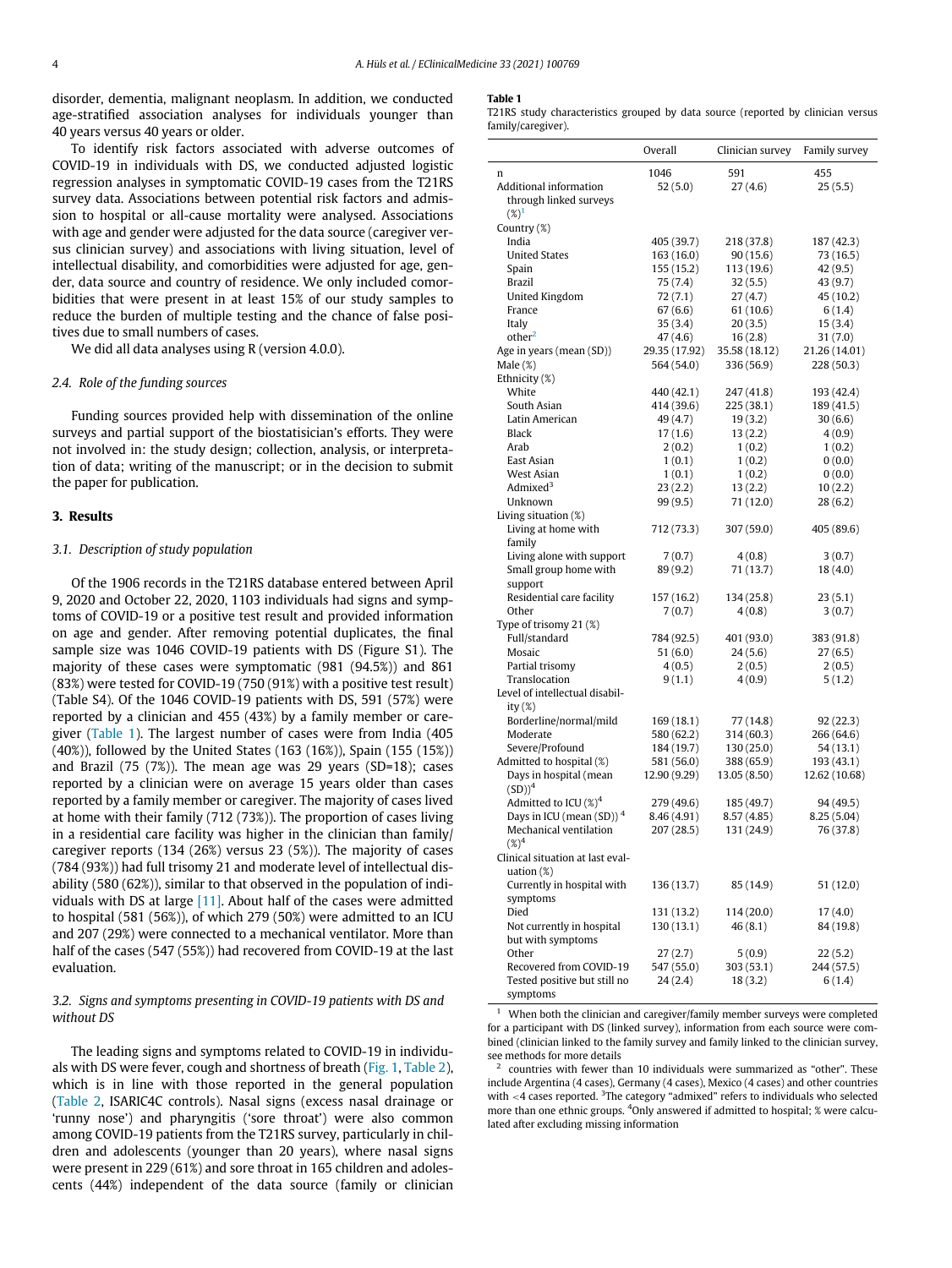survey, Figure S2). Chills (33%), abdominal pain (32%), nausea or vomiting (26%) and muscle or joint pain (18%) were particularly common in the age group  $20-30$  years. Signs and symptoms that were more prevalent in individuals with DS 40 years and older include extreme fatigue or confusion (30%) and not eating or drinking (21%).

Family members and caregivers tended to report more signs and symptoms, and more often reported extreme fatigue and confusion than clinicians, particularly in individuals 40 years and older (clinician reports: 73/284 (26%), family reports: 25/51 (49%); Figure S2). The signs and symptoms reported for cases with a positive test result did not differ from those reported for the whole study sample (e.g. fever, cough and shortness of breath were reported in 77%, 50% and 48%, respectively, of all cases and 80%, 47% and 54% of the cases with a positive test result; Figure S3). Furthermore, reported signs and symptoms were similar between individuals with mild-to-moderate and severe intellectual disability (e.g. fever, cough and shortness of breath were reported in 79%, 51% and 48%, respectively, of cases with mild-to-moderate and 79%, 52% and 52% of the cases with severe intellectual disability; Figure S4). Individuals admitted to hospital had more signs and symptoms in general compared with those who were not hospitalized, with shortness of breath being particularly more common among individuals admitted to hospital (66% versus 26%, Fig. S5).

Comparing the signs and symptoms of hospitalized individuals with DS to matched individuals without DS (based on age, gender, and ethnicity) showed that joint pain or muscle aches was less frequently reported in individuals with DS (controls: 29%, ISARIC4C DS: 5%, ( $p < 0.001$ ), T21RS DS: 11% ( $p < 0.001$ ), Table 2). Altered consciousness or confusion was more frequently reported in individuals with DS (controls: 18%, ISARIC4C DS: 33% (p = 0.004), T21RS DS: 32%  $(p = 0.003)$ ) and vomiting/nausea was less often reported in individuals with DS (controls:  $27\%$ , ISARIC4C DS:  $11\%$  ( $p = 0.003$ ), T21RS DS: 14% ( $p = 0.008$ )). Nasal signs were more often reported in individuals with DS only from the T21RS survey, which might be due to differences in study design (ISARIC4C: hospital reports by clinicians; T21RS: voluntary online survey by family or clinicians).

## 3.3. Medical complications among COVID-19 patients with and without  $DS$

Overall, 360 (60%) of the T21RS DS cases reported by clinicians had developed medical complications due to COVID-19 (medical complications were not included in the caregiver survey, Table S5). Experiencing medical complications was correlated with higher mortality rates. The most prevalent complications were viral pneumonia (36%) and acute respiratory distress syndrome (34%), followed by secondary bacterial pneumonia (17%) and septic shock (11%). Of the individuals who died, 69% had viral pneumonia and 85% an acute respiratory distress syndrome. The prevalence of medical complications increased by age. While  $64$  (41%) of the 0-19 year-olds



Fig. 1. Signs and symptoms reported among the COVID-19 cases with Down syndrome grouped by age (T21RS survey). The signs and symptoms "not eating or drinking", "conjunctivitis" and "skin lesions" were added in the second wave of the survey (smaller sample size for these symptoms).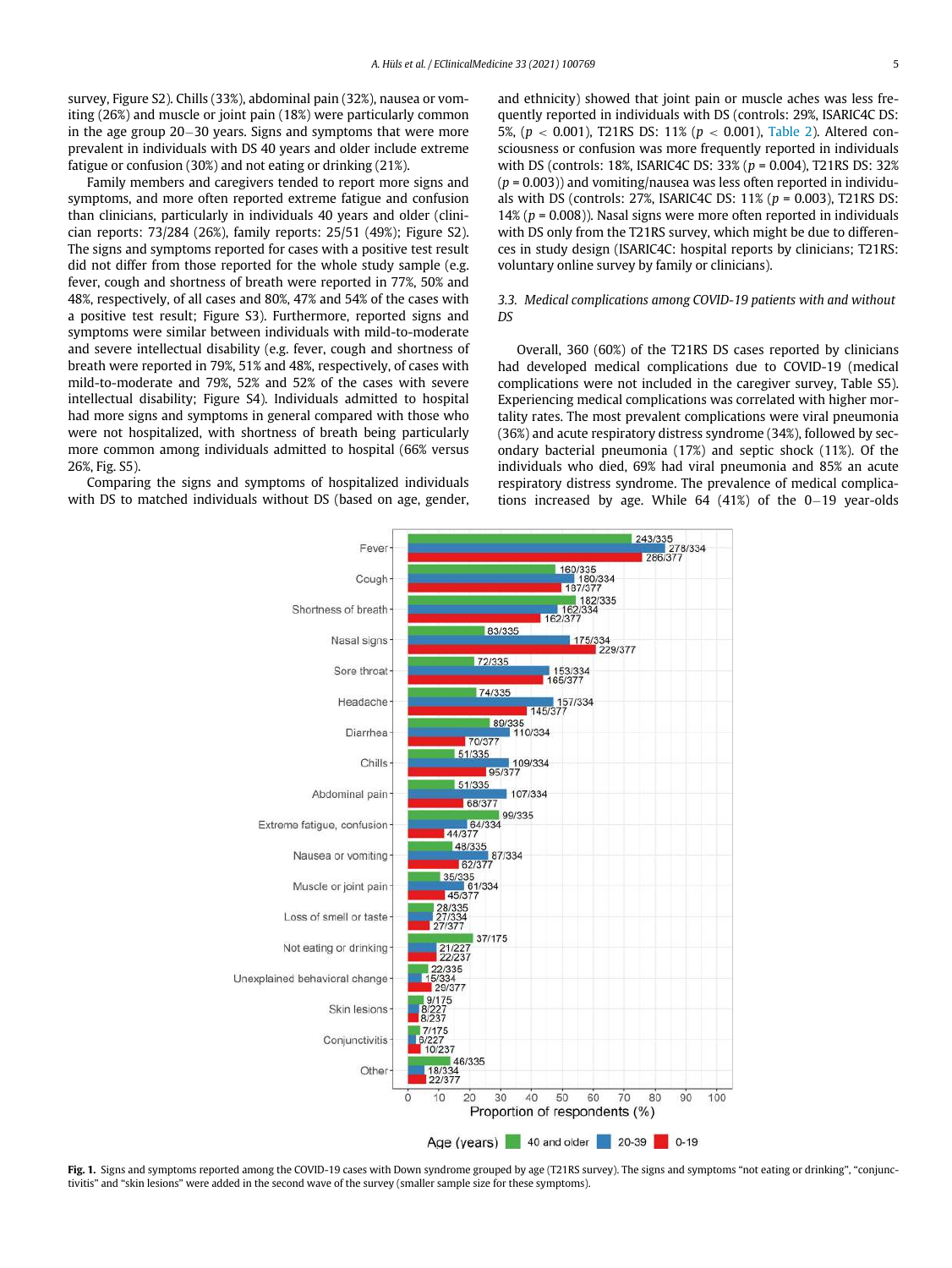## Table 2

Signs and symptoms related to COVID-19 in individuals with and without Down syndrome. Hospitalized individuals with Down syndrome from the UK ISARIC4C and the T21RS surveys are compared to matched hospitalized individuals without Down syndrome (controls) from the ISARIC4C survey. The 100 individuals with Down syndrome reported through the UK ISARIC4C survey were matched to 400 individuals without Down syndrome (controls) from the same survey (matching 1:4) as well as to 100 individuals with Down syndrome from the T21RS survey (matching 1:1). The matching was based on age, gender and ethnicity (see supplementary tables S2 and S3 for characteristics of the matched samples).

|                                                 | <b>ISARIC4C</b> controls |     | ISARIC4C individuals with Down syndrome |    |                                       | T21RS matched individuals with Down syndrome |     |                                       |
|-------------------------------------------------|--------------------------|-----|-----------------------------------------|----|---------------------------------------|----------------------------------------------|-----|---------------------------------------|
|                                                 | $n(\%)$                  | N   | $n(\%)$                                 | N  | p value (comparison<br>with controls) | $n(\%)$                                      | N   | p value (comparison<br>with controls) |
| Cough <sup>1</sup>                              | 270(71.8)                | 376 | 65(67.7)                                | 96 | 0.451                                 | 54(54.0)                                     | 100 | 0.001                                 |
| Fever                                           | 294 (76.4)               | 385 | 64(68.1)                                | 94 | 0.112                                 | 80(80.0)                                     | 100 | 0.505                                 |
| Sore throat                                     | 39(13.0)                 | 301 | 8(12.1)                                 | 66 | 1.000                                 | 17(17.0)                                     | 100 | 0.320                                 |
| Runny nose <sup>2</sup>                         | 13 (4.4)                 | 293 | 2(3.3)                                  | 61 | 1.000                                 | 16(16.0)                                     | 100 | ${<}0.001$                            |
| Joint pain or muscle aches                      | 90(28.8)                 | 313 | 3(4.8)                                  | 63 | $<$ 0.001                             | 11(11.0)                                     | 100 | ${<}0.001$                            |
| Fatigue/Malaise <sup>3</sup>                    | 149(46.4)                | 321 | 33(45.8)                                | 72 | 1.000                                 | 32(32.0)                                     | 100 | 0.011                                 |
| Shortness of breath                             | 248 (68.9)               | 360 | 66 (74.2)                               | 89 | 0.368                                 | 76 (76.0)                                    | 100 | 0.176                                 |
| Disturbance or loss of taste/smell <sup>4</sup> | 15(9.3)                  | 162 | 0(0.0)                                  | 27 | 0.206                                 | 3(3.0)                                       | 100 | 0.076                                 |
| Headache                                        | 55(18.3)                 | 301 | 2(3.1)                                  | 64 | 0.001                                 | 14(14.0)                                     | 100 | 0.362                                 |
| Altered consciousness or confusion <sup>3</sup> | 61 (17.6)                | 346 | 25(32.9)                                | 76 | 0.004                                 | 32(32.0)                                     | 100 | 0.003                                 |
| Abdominal pain                                  | 60(18.2)                 | 330 | 10(14.3)                                | 70 | 0.493                                 | 11(11.0)                                     | 100 | 0.094                                 |
| Vomiting/nausea                                 | 92(27.0)                 | 341 | 8(10.7)                                 | 75 | 0.003                                 | 14(14.0)                                     | 100 | 0.008                                 |
| Diarrhoea                                       | 77(23.1)                 | 334 | 10(12.3)                                | 81 | 0.034                                 | 17(17.0)                                     | 100 | 0.216                                 |
| Skin rash or skin ulcers <sup>5</sup>           | 13(4.0)                  | 321 | 4(5.1)                                  | 78 | 0.754                                 | 2(x)                                         | 44  | 0.700                                 |

1 ISARIC4C: combination of the signs "cough", "cough with sputum production" and "cough bloody sputum / haemoptysis";

2 The T21RS survey asked for the presence of "nasal signs";

3 In the T21RS survey, this is referred to as "extreme fatigue, confusion, difficulty staying alert";

4 ISARIC4C: combined ageusia and anosmia;

<sup>5</sup> ISARIC4C: combined skin rash and skin ulcers; n/a: these questions were not included in the T21RS survey; % were calculated after excluding missing information.

developed medical complications due to COVID-19, the numbers increased to  $103$  (65%) in  $20-39$  year-olds and  $193$  (69%) in individuals with DS 40 years or older (Table S6).

Comparing the medical complications observed in hospitalized patients with DS to matched patients without DS (based on age, gender and ethnicity) showed that pulmonary complications (pneumonia and acute respiratory syndrome) were more common in individuals with DS (Table 3). These differences were significant for all three pulmonary complications (viral pneumonia, bacterial pneumonia and acute respiratory syndrome) comparing the T21RS data to the ISARIC4C controls ( $p < 0.01$ ) and suggestive for the comparison of viral pneumonia within the ISARIC4C data ( $p = 0.059$ ). There was no difference in the frequency of cardiac complications, anaemia, or acute renal injury. Among those with COVID-19-related viral pneumonia, individuals with DS were more likely to die than individuals without DS (controls: 23%, ISARIC4C DS: 53% ( $p < 0.001$ ); T21RS DS: 57% ( $p < 0.001$ )). Mortality rates were also higher among patients with DS and acute respiratory syndrome and cardiac complications, but the differences were only significant for the comparison between the T21RS DS cases to the ISARIC4C controls (acute respiratory syndrome: controls: 36%, ISARIC4C DS: 47% (p = 0.563); T21RS DS: 75%  $(p < 0.001)$ ; cardiac complications: controls: 31%, ISARIC4C DS: 33%  $(p = 1.000)$ ; T21RS DS: 100%  $(p = 0.007)$ ). Overall, medical complications were more common in the T21RS data than in individuals with DS from the ISARIC4C survey and the frequencies differed between countries, with India, Spain and United States reporting the highest numbers of medical complications (Table S7). Thus, observed differences might be due to differences in study design or due to small numbers (e.g., cardiac complications).

## 3.4. Mortality rates among COVID-19 patients with and without DS

Overall, 13% of the 1046 COVID-19 patients with DS from the T21RS DS data died (Table 1). Eighty-seven percent of the fatal outcomes were reported by clinicians; 13% were reported by family members or caregivers. The mean age of cases who died was 51 years (SD = 12), whereas the mean age of cases who did not die was 27 years (SD = 17) (Table S8).

Among individuals with DS who were hospitalized with COVID-19, we observed an increased mortality rate from age 40, while in the general population mortality rate increased at age 60 (Fig. 2A, Tables S9 and S10). Mortality rates under the age of 40 were low, but still higher in patients with DS than in the general population (7% of hospitalized COVID-19 patients with DS died, compared to 3% in the general population; Fig. 2A).

Comparing mortality rates among the matched ISARIC4C and T21RS samples, individuals with DS hospitalized with COVID-19 were around three times more likely to die than individuals without DS, assuming the same age, gender and ethnicity (Fig. 2B, individuals with and without DS from ISARIC4C: risk ratio (RR) = 2.9 (95%- CI = 2.1; 3.8), individuals with DS from T21RS vs. individuals without DS from ISARIC4C:  $RR = 3.5 (95\degree - CI = 2.6; 4.4)$ ). Adjusting for known COVID-19 related risk factors for mortality (chronic cardiac disease, chronic pulmonary disease, chronic kidney disease, liver disease, obesity, chronic neurological disorder, dementia, malignant neoplasm), reduced the RR to 2.5 (95%-CI = 1.5; 3.7) (ISARIC4C DS versus controls, Table S11A). That means that even after accounting for known risk factors, individuals with DS were still 2.5 times more likely to die after being hospitalized with COVID-19. However, mortality rates of individuals younger than 40 years of age were substantially lower (3% in controls, 12% in matched individuals with DS from the ISAR-IC4C survey and 13% in matched individuals from the T21RS survey), which is in line with mortality rates in individuals under the age of 40 with and without DS from the whole study sample (Fig. 2A, Tables S5 and S6). The differences in mortality rates between these younger individuals with and without DS were not significant after adjusting for known risk factors for COVID-19 mortality (chronic cardiac disease, chronic pulmonary disease, chronic kidney disease, liver disease, obesity, chronic neurological disorder) (RR = 2.4, 95%-CI = 0.1; 12.9, Table S11B), suggesting that excess mortality in younger individuals with DS was potentially due to differences in comorbid conditions or to small sample sizes of those who died. However, comparing individuals with DS younger than 40 and those over 40 admitted to hospital while adjusting for comorbidities known to be associated with COVID-19 and those common in DS, suggest that the reduction in risk for mortality is between 68% (95%-CI 18-93%; ISARIC4C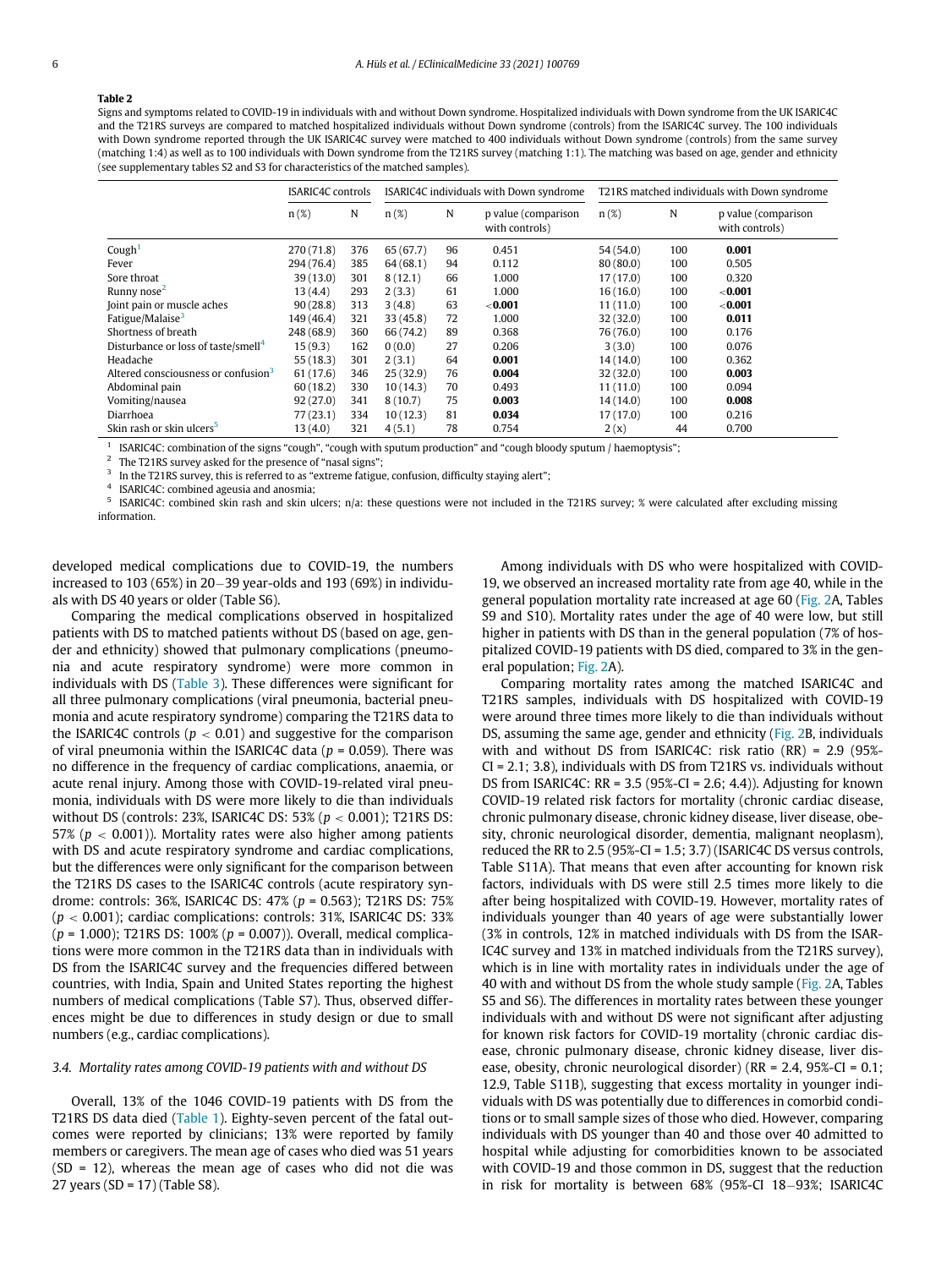## Table 3

Medical complications related to COVID-19. Prevalence of cardiac complications and other medical complications that occurred in at least 10% of the matched control group and the associated mortality rate. Hospitalized individuals with Down syndrome from the UK ISARIC4C and the T21RS surveys are compared to matched individuals without Down syndrome (controls) from the ISARIC4C survey. The 100 individuals with Down syndrome reported through the UK ISARIC4C survey were matched to 400 individuals without Down syndrome (controls) from the same survey (matching 1:4) as well as to 100 individuals with Down syndrome from the T21RS survey (matching 1:1). The matching was based on age, gender and ethnicity (see supplementary tables S2 and S3 for characteristics of the matched samples).

|                                        | A. Prevalence of medical complications among hospitalized patients<br><b>ISARIC4C</b> controls |     | ISARIC4C individuals with Down syndrome |    |                                       | T21RS individuals with Down syndrome |     |                                       |
|----------------------------------------|------------------------------------------------------------------------------------------------|-----|-----------------------------------------|----|---------------------------------------|--------------------------------------|-----|---------------------------------------|
|                                        | $n(\%)$                                                                                        | N   | $n(\%)$                                 | N  | p value (comparison<br>with controls) | $n(\%)$                              | N   | p value (comparison<br>with controls) |
| Viral pneumonia <sup>1</sup>           | 151 (42.7)                                                                                     | 354 | 49(53.8)                                | 91 | 0.059                                 | 60(83.3)                             | 72  | < 0.001                               |
| Bacterial pneumonia                    | 35(10.0)                                                                                       | 351 | 14(15.2)                                | 92 | 0.189                                 | 8(32.0)                              | 25  | 0.004                                 |
| Acute Respiratory Syndrome             | 47(13.0)                                                                                       | 362 | 17 (17.9)                               | 95 | 0.245                                 | 41 (60.3)                            | 68  | ${<}0.001$                            |
| Cardiac complications <sup>2</sup>     | 32(8.6)                                                                                        | 370 | 6(6.3)                                  | 95 | 0.535                                 | 5(8.5)                               | 59  | 1.000                                 |
| Anaemia                                | 43 (11.7)                                                                                      | 367 | 11(12.0)                                | 92 | 1.000                                 | n/a                                  | n/a | n/a                                   |
| Acute renal injury/Acute renal failure | 51 (13.8)                                                                                      | 369 | 12(12.8)                                | 94 | 0.867                                 | 11(17.7)                             | 62  | 0.434                                 |
| B. Associated mortality rate           |                                                                                                |     |                                         |    |                                       |                                      |     |                                       |
| Viral pneumonia <sup>1</sup>           | 34(22.5)                                                                                       | 151 | 26(53.1)                                | 49 | ${<}0.001$                            | 34 (56.7)                            | 60  | ${<}0.001$                            |
| Bacterial pneumonia                    | 11(31.4)                                                                                       | 35  | 6(42.9)                                 | 14 | 0.516                                 | 2(25.0)                              | 8   | 1.000                                 |
| Acute Respiratory Syndrome             | 17(36.2)                                                                                       | 47  | 8(47.1)                                 | 17 | 0.563                                 | 31 (75.6)                            | 41  | ${<}0.001$                            |
| Cardiac complications <sup>2</sup>     | 10(31.3)                                                                                       | 32  | 2(33.3)                                 | 6  | 1.000                                 | 5(100.0)                             | 5   | 0.007                                 |
| Anaemia                                | 14(32.6)                                                                                       | 43  | 4(36.4)                                 | 11 | 1.000                                 | n/a                                  | n/a | n/a                                   |
| Acute renal injury/Acute renal failure | 19(37.3)                                                                                       | 51  | 5(41.7)                                 | 12 | 1.000                                 | 7(63.6)                              | 11  | 0.177                                 |

 $1$  T21RS survey: In the 1<sup>st</sup> wave of our survey, we only asked for pneumonia without differentiating between viral and bacterial pneumonia. As most clinicians answered this question with information on COVID-19-related viral pneumonia, the information provided on "pneumonia" in the 1<sup>st</sup> wave of the survey was combined with "viral pneumonia" for the analyses. Combination of cryptogenic organizing pneumonia (COP), pneumothorax, pleural effusion, bronchiolitis;

2 ISARIC4C: Combination of congestive heart failure, endocarditis / myocarditis pericarditis, myocarditis / pericarditis, cardiomyopathy, cardiac arrhythmia, cardiac ischemia; % were calculated after excluding missing information.

dataset) and 92% (95%-CI 84-96%; T21RS dataset) lower in the younger individuals compared with those over 40 (table S12).

complications and mortality than the general population, particularly adults older than 40 years of age.

## 3.5. Risk Factors for hospitalization and mortality among COVID-19 patients with DS

Age was the strongest risk factor for hospitalization and mortality in individuals with DS from the T21RS survey (Fig. 3, Table S13). Every additional 10 years of age increased the odds for hospitalization by a factor of  $1.75$  (95%-CI =  $1.47$ ; 2.07) and the odds for mortality by a factor of 2.41 (95%-CI = 2.02; 2.89). We further observed increased odds for hospitalization for males (OR (95%-CI) = 1.51 (1.16; 1.97)), individuals with obesity (OR (95%-CI) = 2.03 (1.44; 2.87)), diabetes (OR (95%-CI) = 1.93 (1.2; 3.1)) and individuals with a congenital heart defect (OR (95%-CI) = 1.46 (1.05; 2.03)). We observed increased odds for mortality for males  $(1.75, 95\% \text{ CI} = 1.16$ -2.63) and individuals with Alzheimer's disease/dementia (OR (95%-CI) = 2.13 (1.1; 4.12)). Other potential risk factors (living in residential care facility, level of intellectual disability, thyroid disorder, seizures/epilepsy, obstructive sleep apnea, gastroesophageal reflux, behavioral and psychiatric condition and chronic lung disease) were not significant (Fig. 3, Table S13).

## 4. Discussion

DS is associated with specific co-occurring conditions and an immune-response dysfunction that may impact the risk of individuals with this disorder for having a more severe course of illness following infection by SARS-CoV-2. To examine this question, we conducted an international online survey to collect COVID-19 related information on signs and symptoms, course of disease, and potential risk factors in more than 1,000 patients with COVID-19 and DS, by far the largest assessment of individuals with DS who were infected with SARS-CoV-2 that has been reported to date. Our analyses showed that while the leading signs and symptoms related to COVID-19 are similar to those in the general population, patients with DS who are hospitalized with COVID-19 were more likely to experience a severe course of disease with higher rates of medical

Similar to the general population, fever, cough and shortness of breath were the leading signs and symptoms related to COVID-19 in individuals with DS [23]. From the general population, we know that COVID-19 is usually a mild disease in children and often accompanied with a few upper respiratory symptoms, including nasal congestion and runny nose  $[26]$ . Interestingly, we found that nasal signs were much more common in individuals from our T21RS survey than in individuals with and without DS from the ISARIC4C survey (hospital reports from the UK), which may relate to earlier signs of COVID-19 occurring prior to hospitalization or to different reporting by families/caregivers. This highlights the importance of including data from community-dwelling individuals with COVID-19 in addition to routine hospital reports as hospital reports are less likely to capture mild signs and symptoms that might be important for early detection of disease. Loss of smell or taste was reported in less than 10% of individuals with DS, which was similar to the numbers reported in individuals without DS from the ISARIC4C survey, but much lower than the prevalence reported by other studies (48% loss of smell and 41% loss of taste as summarized in reference [27]). The most likely explanation for these differences to more recent studies is that most T21RS and ISARIC4C cases were reported during the first wave of the pandemic, when we had very little knowledge about the variety of COVID-19 symptoms leading to an underdiagnosis of smell and taste disorders. Future studies are needed to determine if intellectual disabilities are also linked with an underdiagnosis of these symptoms.

Altered consciousness or confusion were more commonly observed in individuals with DS than in the general population. As this sign could be an indicator of disease severity, it suggests that individuals with DS are more likely to become severely ill with COVID-19 than individuals without DS, or that they might be more severely ill at the time of hospitalization. Joint pain or muscle aches and vomiting/nausea were less commonly reported in individuals with vs. without DS. There is little evidence that people with DS experience both acute and chronic pain with a lower frequency than the rest of the population [28]. However, there is some evidence that parental perception of pain is less discriminant for children with DS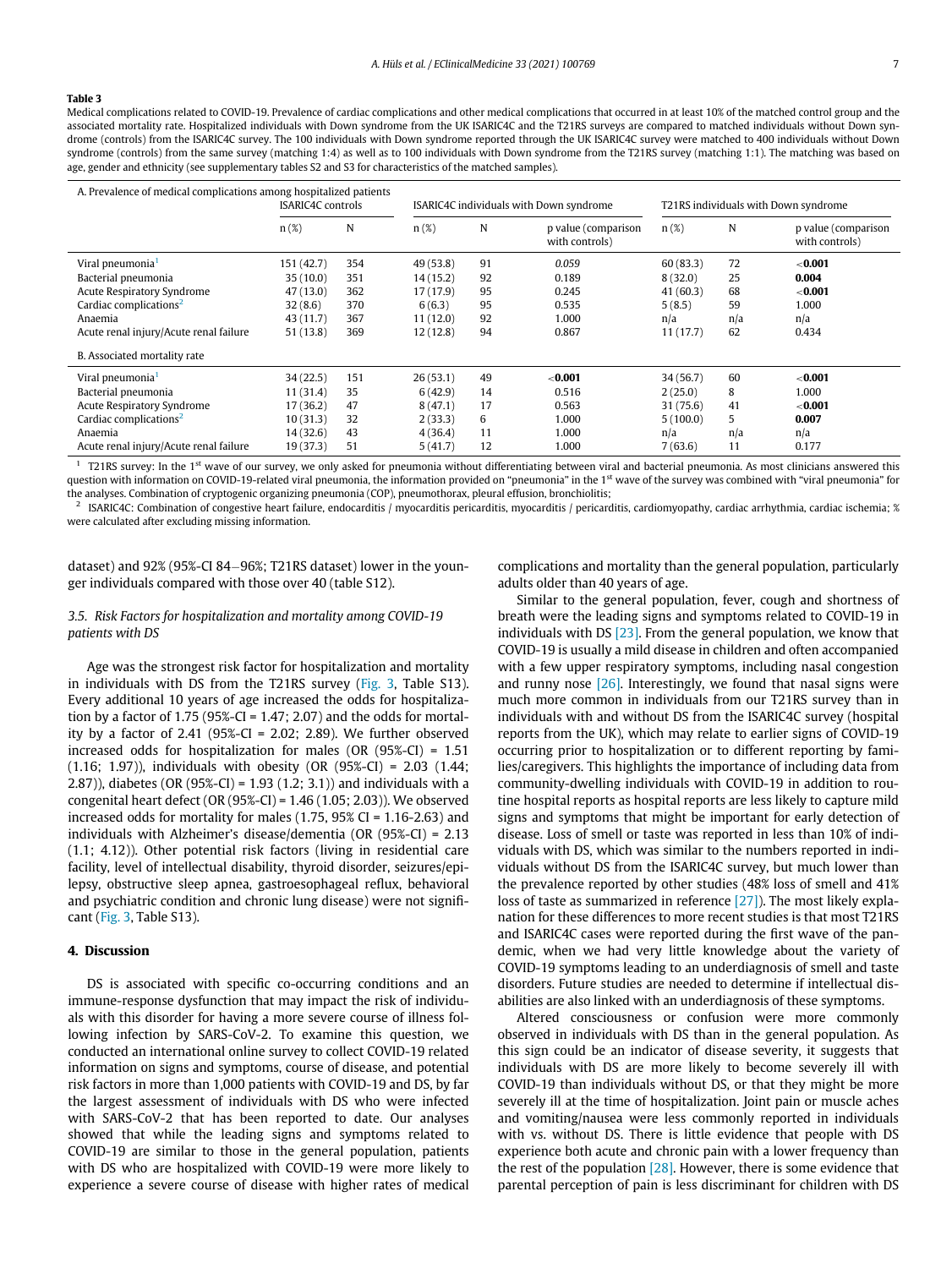

Fig. 2. Mortality rates among patients hospitalized with COVID-19. A. Age distribution of the proportion of deaths among individuals with DS (combined data from the T21RS and ISARIC4C surveys), who were hospitalized with COVID-19, in comparison to hospitalized cases of COVID-19 from the general population (combined data from the UK ISARIC4C survey (patients without DS), NYC [25] and Spain [24]). B., C. and D. Mortality rates among hospitalized individuals. Hospitalized individuals with Down syndrome from the UK ISAR-IC4C and the T21RS surveys are compared to matched individuals without Down syndrome (controls) from the ISARIC4C survey. The 100 individuals with Down syndrome reported through the UK ISARIC4C survey were matched to 400 individuals without Down syndrome (controls) from the same survey (matching 1:4) as well as to 100 individuals with Down syndrome from the T21RS survey (matching 1:1). As samples were matched based on age, gender and ethnicity, mortality rates are corrected for these characteristics (see supplementary tables S2 and S3 for more information on the matched samples). We had information on the outcome of disease in 91/100 individuals from the matched T21RS dataset. B. All matched individuals. C. Matched individuals younger than 40 years of age. D. Matched individuals 40 years of age or older.

than for their siblings without DS [29]. Therefore, it may be difficult to detect, discriminate, and report pain in patients with DS. Like pain, nausea has to be self-reported by the patient. Hence, it is possible that both pain and nausea were underreported in individuals with DS and poorly detected and documented by clinicians. This possibility highlights the importance of including family members/caregivers in the clinical assessment of COVID-19 patients with DS to avoid underrepresentation of self-reported symptoms.

Mortality rates could only be compared among hospitalized COVID-19 patients with and without DS. We know that mortality rates among all individuals with COVID-19 can be sensitive to reporting bias and to the amount of testing that is done in the population. For the US, the CDC reported a hospitalization rate of 14% (16% of these were admitted to an ICU) and a mortality rate of 5% [30]. In the T21RS survey sample, the admission rate to the ICU was 50% among all hospitalized individuals with DS; this proportion was almost identical between clinician (49.7%) and caregiver reports (49.5%) and is much higher than the one reported in the general population in the UK  $(17%)$  [23]. This can be another indicator of more severe outcomes of disease in individuals with DS.

Hospitalized individuals with DS were around three times more likely to die than individuals without DS, assuming the same age, gender and ethnicity, and this association was only slightly attenuated when adjusted for known risk factors for COVID-19-related mortality. However, additional analysis showed that children and young adults (younger than age 40) were about 90% less likely to die once admitted to hospital with COVID-19 in comparison to older adults with DS. Nevertheless, pulmonary medical complications (pneumonia and Acute Respiratory Syndrome) were more prevalent and deadlier in individuals with DS, which is in line with the more severe complications during other viral respiratory infections such as influenza and RSV [5].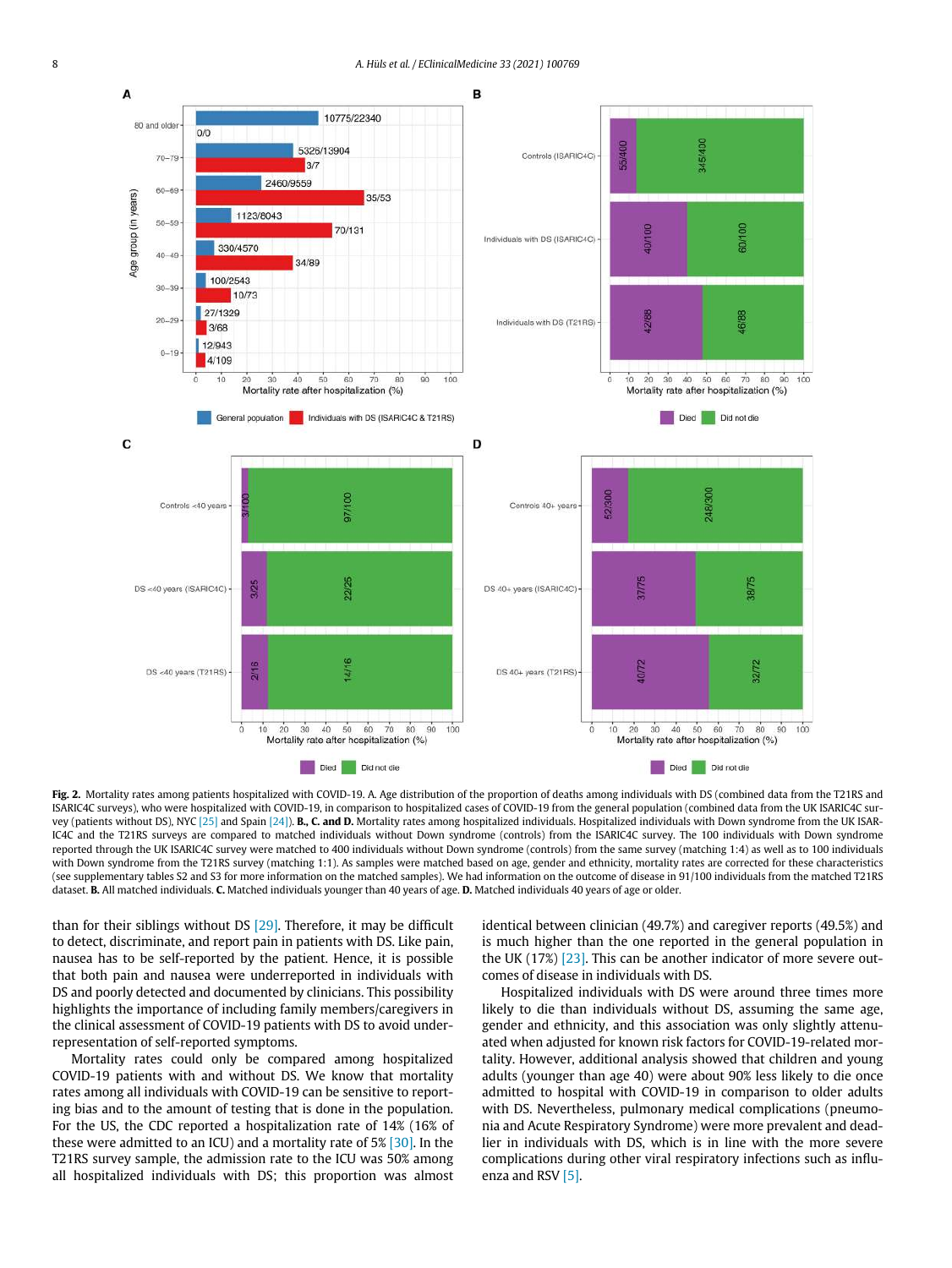

Fig. 3. Risk factors associated with adverse outcomes of COVID-19 in individuals with Down syndrome from the T21RS survey. Associations with A. hospitalization and B. mortality in symptomatic COVID-19 patients with Down syndrome from the T21RS survey estimated in adjusted logistic regression models (odds ratios (OR) and 95%-confidence intervals (95%-CI)). Associations with age and gender were adjusted for the data source (caregiver versus clinician survey) and associations with living situation, level of IDD and comorbidities were adjusted for age, gender, data source and country of residence. Abbreviations: IDD, intellectual and developmental disabilities; ref, reference category.

Age was the strongest risk factor for hospitalization and mortality in COVID-19 patients with DS, which is in line with findings from the general population as reported in previous results from the ISARIC4C survey [23]. Importantly, we observed an increased mortality rate from age 40, at much earlier age than in the general population. Many markers of accelerated aging have been well documented in individuals with DS [31], chief among them being the premature development of Alzheimer's disease pathology and dementia. This emphasizes the need to protect older individuals with DS from SARS-CoV-2 infections. While mortality rates among children and young adults with DS were low, they were still higher than in individuals without DS from the same age groups; however more data are needed to confirm this pattern.

Additional risk factors for hospitalization were male gender, obesity, diabetes and congenital heart defect and those for mortality were male gender and Alzheimer's disease/dementia. As most of these are known risk factors for severe outcomes of COVID-19 [23], our findings suggest that the risk factors for individuals with DS are similar to those observed in the general population. However as obesity, dementia and congenital heart defect occur at higher rate in DS than the general population, their role in increasing risk for severe outcomes in this population is highly significant.

Except for congenital heart defects, we did not identify any other risk factors that were specific for individuals with DS. More studies with larger sample sizes may be needed to investigate whether other common comorbidities of DS (e.g. obstructive sleep apnea, gastroesophageal reflux, or seizures) increase the risk for a severe course of COVID-19. Of note, we did not find any indication that living in residential care facilities or the level of intellectual disability increases the risk for COVID-19 related hospitalization or mortality. It has been reported that individuals living in residential care facilities are more vulnerable to COVID-19 infection [32], but it has also been noted by other authors "that people with [intellectual and developmental disabilities] living in congregate care settings can benefit from a coordinated approach to infection control, case identification and cohorting" [33]. Possibly as evidence of adequate management or rapid response in many of these facilities, we observed in our study population that infected individuals in congregate care settings were not more vulnerable to adverse outcomes of disease than those living with their families.

Including both family and clinician reports has the advantage of capturing information from a broad spectrum of severity of COVID-19 and individuals from all age groups, which is in contrast to most previous large-scale studies on COVID-19 that are based on hospital reports( $23-25$ ). In addition, our survey has been distributed in many different countries, which increased the sample size and added diversity to our study. Nonetheless, as a sample of convenience, our study population might not be representative of the population of individuals with DS at large.

The primary limitation of this study is that not all of the COVID-19 cases were confirmed by COVID-19-specific laboratory tests. Given that our survey was launched at the beginning of the pandemic when testing was scarce, we would have lost more than 20% of our cases (particularly from Spain, France, and Italy) if we were to include only individuals with laboratory-confirmed COVID-19. Nonetheless, the comparison with individuals from the general population was restricted to patients hospitalized with COVID-19, providing an added level of confidence for the clinical diagnosis even when laboratory tests were not reported. Another limitation of our study is the inclusion of cases from different countries and thus different health systems. Some countries had more COVID-19 cases than others, health care systems differ substantially between countries (e.g. India versus Western European countries) and some countries experienced a surge in cases later than others, so that they had more time to prepare and develop treatment strategies. To address this potential bias, we conducted the comparison to the general population for cases that were matched based on age, gender and ethnicity; and adjusted the association analyses with risk factors for hospitalization and mortality for country of residence. Lastly, most COVID-19 patients from the T21RS and in the ISARIC4C surveys were reported during the first wave of the pandemic, when there were few treatment strategies available and mechanical ventilation was often the only treatment for severe COVID-19 cases with respiratory distress. It is unknown if anatomical differences in the upper respiratory tract of individuals with DS are linked to a poor survival rate after mechanical ventilation and if this contributed to the high mortality rates during the first wave of the pandemic.

The comparison with data from the general population also has some limitations. The inclusion criteria are different between studies due to limited testing capacity  $[23-25]$ . Furthermore, we could only compare data from hospitalized individuals and it is unknown whether COVID-19 patients with DS are admitted more or less often to hospitals and which factors or reasons may affect their rate of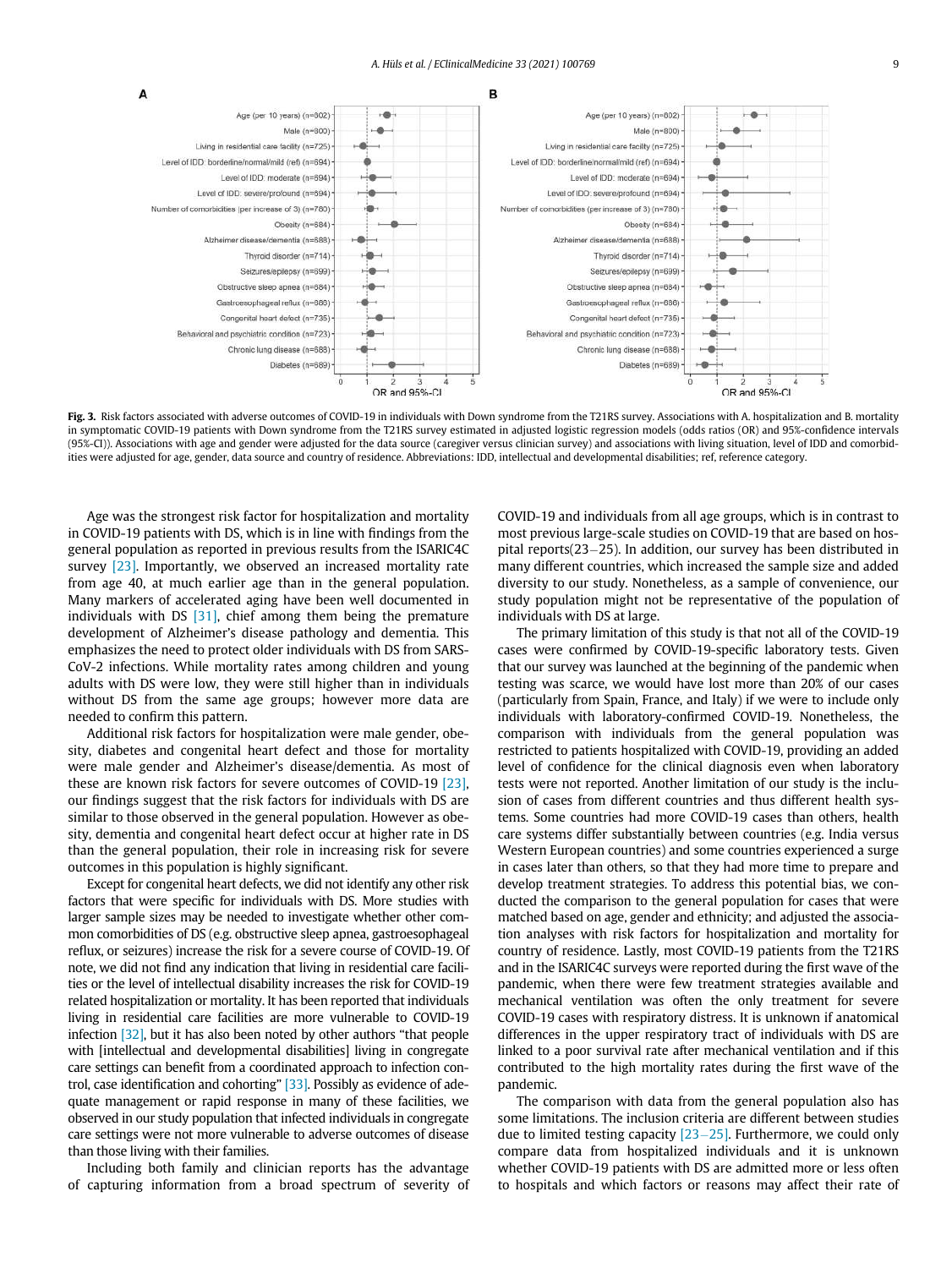hospitalization. Lastly, the samples for the matched comparison were from the UK, whereas the T21RS study samples came from many different countries and country-specific differences could have biased our results. Furthermore, we cannot determine whether the 11 matched hospitalised T21RS cases from the UK were also part of the ISARIC4C survey.

There are several open questions we could not answer with our study. As our study only included individuals infected with SARS-CoV-2, we could not address whether individuals with DS are more likely to get infected. Furthermore, due to our limited sample size, we were not able to identify any risk factors for a severe course of COVID-19 that might be specific for individuals with DS. Another question we could not specifically address is whether COVID-19 patients with DS are subject to significant discrimination that might have affected the offer of invasive interventions. The high rates of ICU admissions within our study sample, however, do not support this hypothesis. Yet, it is possible that patients with DS may have been admitted to ICU later than patients without DS due to delay in diagnosis.

Further research is required to establish whether treatments are equally effective in individuals with DS, and whether specific treatments are required to reduce the increased rate of severe outcomes [1]. There should be a focus on preventing or ameliorating severe outcomes, which includes prioritisation for immunisation (influenza, pneumococcus, and SARS-CoV-2). In addition, our study sample only includes a small number of asymptomatic cases (6%), likely due to lack of routine testing; thus, it remains unknown whether trisomy 21 or DS-related comorbidities alter the risk of having symptoms after infection with SARS-CoV-2.

Our results have implications for preventive and clinical management of individuals with COVID-19 and DS. In terms of sheltering/ shielding individuals to prevent infection, special caution should be taken with individuals over age 40, which is about 20 years younger than the typical at-risk group in the general population. Individuals with DS aged 40 and older have a three-fold increased risk for severe outcomes compared to the general population, which is not explained by additional comorbidities. Bearing in mind limited data, the present study also suggests that younger individuals are unlikely to develop severe disease, but more data are needed to confirm this supposition. The T21RS survey shows that clinicians and caregivers should primarily look for the same signs and symptoms seen in the general population (e.g. fever, cough, shortness of breath) when monitoring for COVID-19 in individuals with DS. Milder signs and symptoms such as a 'runny nose' can also be a sign of COVID-19, particularly in younger patients with DS, which is often underreported. With this information in mind, it is also safe to assume that most of the recommendations given to the general population, such as limiting exposure by social distancing and access to safe activities with respiratory protection, are also important to prevent SARS-CoV-2 infection and spread of COVID-19 among those with DS. Additional strategies include prioritising individuals with DS for COVID-19 immunisations, as well as for flu and pneumococcal vaccination, to reduce the risk for severe outcomes following infection with SARS-CoV-2.

## Declaration of Competing Interest

Dr. Chicoine reports other from Woodbine House Publishing, other from Various Grateful Families of Patients, outside the submitted work;

Dr. Strydom reports grants from MRC, grants from EC - Horizon 2020, during the conduct of the study; grants and personal fees from AC Immune, other from ProMIS Neurosciences, outside the submitted work;

DRdA has been partially supported by the Spanish Fondo de Investigación Sanitaria-Instituto Carlos III (FIS-ISCIII), grant no. PI19/ 00634. All other authors have nothing to declare.

## Funding

This work is supported by grants from: Down Syndrome Affiliates in Action, Down Syndrome Medical Interest Group-USA, GiGi's Playhouse, Jerome Lejeune Foundation, LuMind IDSC Foundation, The Matthew Foundation, National Down Syndrome Society, National Task Group on Intellectual Disabilities and Dementia Practices.

AH is supported by the HERCULES Center (NIEHS P30ES019776) and the LuMind IDSC Foundation. The REDCap survey and database management system at Emory University was supported by Library Information Technology Services grant support (UL1 TR000424). ACSC is supported by the Alana USA Foundation, Awakening Angels Foundation, and the Infectious Diseases Society of America (IDSA). MD is supported by the Centre for Genomic Regulation Severo Ochoa excellence grant, the CIBER of Rare Diseases, DURSI 2017SGR595, and acknowledges the Spanish Ministry of Science, Innovation and Universities (MSIU) to the EMBL partnership, the Centro de Excelencia Severo Ochoa and CERCA (GenCat). AS is supported by the MRC (MR/ S011277/1; MR/S005145/1; MR/R024901/1), Lumind IDSC, The LeJeune Foundation and the European Commission (H2020 SC1 Gene overdosage and comorbidities during the early lifetime in Down Syndrome GO-DS21- 848077). ML was supported by the National Institute for Health Research (NIHR) Biomedical Research Centre based at UCL Great Ormond Street Institute of Child Health/Great Ormond Street Hospital NHS Foundation Trust). DRdeA was partially supported by Spanish Fondo de Investigación Sanitaria-Instituto Carlos III (FIS-ISCIII), grant no. PI19/00634; BAC has research support from Various Grateful Families of Patients. The Research Programme on Biomedical Informatics (GRIB) is a member of the Spanish National Bioinformatics Institute (INB), funded by ISCIII and EDER (PT17/0009/ 0014). The DCEXS is a 'Unidad de Excelencia María de Maeztu', funded by the AEI (CEX2018-000782-M). The GRIB is also supported by the Agència de Gestió d'Ajuts Universitaris i de Recerca (AGAUR), Generalitat de Catalunya (2017 SGR 00519).

This study was also supported by the Fondo de Investigaciones Sanitario (FIS), Instituto de Salud Carlos III (PI18/00335 to MCI, PI14/ 01126 and PI17/01019 to JF), partly jointly funded by Fondo Europeo de Desarrollo Regional, Unión Europea, Una manera de hacer Europa; the Jérôme Lejeune Foundation (No.1319 Cycle 2019B to MCI); the National Institutes of Health (NIA grants 1R01AG056850 - 01A1; R21AG056974 and R01AG061566 to JF); Departament de Salut de la Generalitat de Catalunya, Pla Estratègic de Recerca i Innovació en Salut (SLT006/17/00119 to JF); and Fundació La Marató de TV3 (20141210 to JF).

## Acknowledgments

Trisomy 21 Research Society (T21RS) COVID-19 Taskforce developed the survey, with the financial and dissemination support of Down Syndrome Affiliates in Action (DSAIA), Down Syndrome Medical Interest Group-USA (DSMIG-USA), GiGi's Playhouse, Jerome Lejeune Foundation, LuMind IDSC Foundation, The Matthew Foundation, National Down Syndrome Society (NDSS), and the National Task Group on Intellectual Disabilities and Dementia Practices (NTG). These and other international Down syndrome organizations are members of the T21RS COVID-19 stakeholders advisory group that provided advice to inform the design of the survey questions and interpretation of results, including the Global Down Syndrome Foundation (USA), DSA (UK), DSMIG (UK), DSMIG (USA), DSRF-UK, DSi, DSE international, Trisomie21-France, Down Espana, National Down ~ Syndrome Congress (NDSC), Down Madrid, Fundació Catalana Síndrome de Down (Spain), EDSA, Royal College of Psychiatrists, Coor-Down (Italy), Associazione Italiana Persone Down (AIPD; Italy), AFRT (France), Fundación Iberoamericana Down 21 (Spain), FIADOWN (Latin America), Federação Brasileira das Associações de Síndrome de Down (Brazil) and the European Down Syndrome Association. We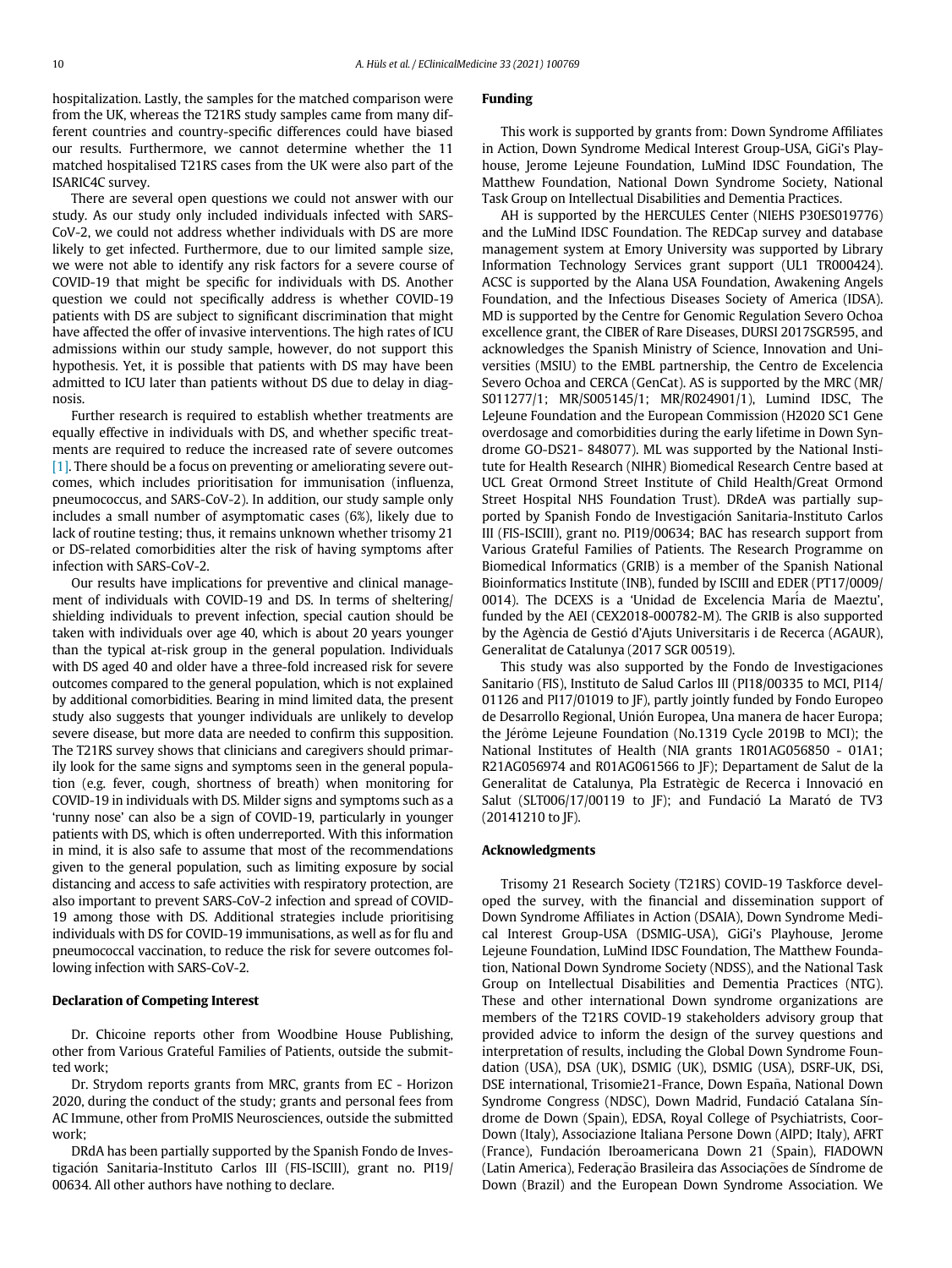acknowledge the contribution of DS-Connect<sup>®</sup> (The Down Syndrome Registry) which is supported by the Eunice Kennedy Shriver National Institute of Child Health and Human Development (NICHD), NIH for the dissemination of the T21RS survey. We also wish to thank the many families and clinicians who contributed to the survey.

This report is independent research which used data provided by the MRC funded ISARIC 4C Consortium and which the Consortium collected under a research contract funded by the National Institute for Health Research. The views expressed in this publication are those of the author(s) and not necessarily those of the ISARIC 4C consortium.

## Other members of the T21RS COVID-19 Initiative

TdJ Bermejo, Instituto Hispalense de Psiquiatría, Spain. JM Borrell, DOWN ESPAÑA, Huesca, Spain. L Cretu, Institut Jérôme Lejeune, Paris, France. R de la Torre, Hospital del Mar Medical Research Institute, Spain. J Florez, Fundacion Iberoamericana Down 21, Spain. J Fortea, Sant Pau Memory Unit, Department of Neurology, Hospital de la Santa Creu i Sant Pau, Biomedical Research Institute Sant Pau, Universitat Autònoma de Barcelona, Barcelona, Spain; Barcelona Down Medical Center, Fundacio Catalana de Síndrome de Down, Barcelona, - Spain. P Ghosh, Department of Zoology, Bijoy Krishna Girls' College, .<br>Howrah, West Bengal, India. D González-Lamuño, Hospital Valdecilla, Santander, Cantabria, Spain. A Hiance-Delahaye, Institut Jérôme Lejeune, Paris, France. C Laffon, Institut Jérôme Lejeune, Paris, France. J Levin, Department of Neurology, German Center of Neurodegenerative Diseases; Ludwig-Maximilians-Universität (LMU); Munich Cluster for Systems Neurology (SyNergy), Munich, Germany. A Matia, DOWN ESPAÑA, Barcelona, Spain. C Mircher, Institut Jérôme Lejeune, Paris, France. F Moldenhauer, Hospital La Princesa, Madrid, Spain. M Mulqueen, Advantage Care Health Centers, Brookville, NY, USA. NJ Nowalk, Children's Hospital of Pittsburgh, Pittsburgh, PA, USA. E Prioux, Institut Jérôme Lejeune, Paris, France. F Sanz, Research Programme on Biomedical Informatics, Hospital del Mar; DCEXS Universitat Pompeu Fabra, Barcelona, Spain. J Toulas, Institut Jérôme Lejeune, Paris, France.

## Contributions

AH: Planned and conducted the statistical analyses; the major contributor in writing the manuscript. ACSC: Major contributor to design and distribution of the survey; led the efforts in Brazil and involved in translation; involved in interpretation of findings; major contributions to the writing of the manuscript. MD: Major contributor to design and distribution of the survey; involved in interpretation of findings; led the Spanish Taskforce. RAB: Contributed to statistical analyses, including analysis of ISARIC4C dataset. SB: Contributed to design of the work, acquisition of data. NTB: Contributed to design of the work, acquisition of data. ACB: Led the survey in Brazil; translated the questionnaire into Portuguese; obtained official approval for the study in Brazil; contribution to the design of some questions in the survey. AC: Contributed to design of the work, acquisition of data. MCI: Contributed to the design of the work, acquisition of data. BAC: Participated in study design/modification; data collection; discussion of data analysis. SG: Led and organized Indian survey on DS; coordinated among the researchers, clinicians and DS families; obtained ethical clearance for the survey in India. ML: Contributed to design of survey; interpretation of findings. CM: Helped with Ethics approval in Spain; survey translation into Spanish; design of protocol; distribution of survey; data entry. MAM: Contributed to writing the report for the Ethical Committee in Spain; involved in the design of the survey, translating it into Spanish. MCO: Recruitment of cases in Spain and contribution to the design of the psychiatric questions in the survey. DRdA: Data collection, interpretation of results. ASR: Design of the survey, data acquisition, collection and interpretation, translation in French; local ethics submission. LAR: Data management for the T21RS survey; data analyses. GS: Contributed to design of the work; acquisition of data. DV: Led the survey in Italy; obtained official approval for the study in Italy; contribution to the design of some questions in the survey. SLS: Contributed to the design and development of the survey; data verification, analyses and interpretation, major contributions to the writing of the manuscript. AS: Involved in conception and design of the T21RS survey and ISARIC4C analysis; major contributions to the writing of the manuscript as well as UK PI. All authors critically reviewed early and final versions of the manuscript.

## Data sharing

 The data code books for the caregiver/family and clinician T21RS survey are provided in Supplementary Materials.

 The REDCap data dictionary can be provided on request to the corresponding author.

 Written requests for the use of the anonymized data collected through the T21RS survey will be reviewed for approval by the T21RS COVID-19 Initiative.

#### Supplementary materials

Supplementary material associated with this article can be found, in the online version, at doi:10.1016/j.eclinm.2021.100769.

## References

- [1] Antonarakis SE, Skotko BG, Rafii MS, Strydom A, Pape SE, Bianchi DW, et al. Down syndrome. Nat Rev Dis Prim 2020;6(1):1–20 InternetAvailable from:. doi: 10.1038/s41572-019-0143-7.
- [2] Cetiner S, Demirhan O, Inal TC, Tastemir D, Sertdemir Y. Analysis of peripheral blood T-cell subsets, natural killer cells and serum levels of cytokines in children with Down syndrome. Int J Immunogenet 2010;37(4):233-7
- [3] Ram G, Chinen J. Infections and immunodeficiency in Down syndrome. Clin Exp Immunol 2011;164(1):9–16.
- [4] Pérez-Padilla R, Fernández R, García-Sancho C, Franco-Marina F, Aburto O, López-Gatell H, et al. Pandemic (H1N1) 2009 virus and down syndrome patients. Emerg Infect Dis 2010 Aug;16(8):1312–4.
- [5] Bloemers BLP, Van Furth AM, Weijerman ME, Gemke RJBJ, Broers CJM, Van Den Ende K, et al. Down syndrome: a novel risk factor for respiratory syncytial virus bronchiolitis - a prospective birth-cohort study. Pediatrics 2007;120(4).
- [6] Espinosa JM. Down Syndrome and COVID-19: a perfect storm? Cell Reports Med 2020;1(2):100019.
- [7] Ye Q, Wang B, Mao J. The pathogenesis and treatment of the 'Cytokine Storm'' in COVID-19. J Infect 2020;80(6):607–13.
- [8] Toma I De, Dierssen M. Network analysis of down syndrome and SARS-CoV-2 identifies risk and protective factors for COVID-19. Res Sq Prepr 2020:1–23.
- [9] Trotta MBF, Serro Azul JB, Wajngarten M, Fonseca SG, Goldberg AC, Kalil JE. Inflammatory and Immunological parameters in adults with down syndrome. Immun Ageing 2011;8:1–7.
- [10] Kox M, Frenzel T, Schouten J, Van De Veerdonk FL, Koenen HJPM, Pickkers P, et al. COVID-19 patients exhibit less pronounced immune suppression compared with bacterial septic shock patients. Crit Care 2020;24(1):4-
- [11] Startin CM, D'Souza H, Ball G, Hamburg S, Hithersay R, Hughes KMO, et al. Health comorbidities and cognitive abilities across the lifespan in down syndrome. J Neurodev Disord 2020;12(1):1–13.
- [12] Bertapelli F, Pitetti K, Agiovlasitis S, Guerra-Junior G. Overweight and obesity in children and adolescents with Down syndrome—prevalence, determinants, consequences, and interventions: a literature review. Res Dev Disabil 2016;57:181– 92.
- [13] Bergholdt R, Eising S, Nerup J, Pociot F. Increased prevalence of down's syndrome in individuals with type 1 diabetes in Denmark: a nationwide population-based study. Diabetologia 2006;49(6):1179–82.
- [14] Hithersay R, Startin CM, Hamburg S, Mok KY, Hardy J, Fisher EMC, et al. Association of dementia with mortality among adults with down syndrome older than 35 years. JAMA Neurol 2019;76(2):152–60.
- [15] Santoro JD, Lee S, Mlynash M, Mayne EW, Rafii MS, Skotko BG. Diminished blood pressure profiles in children with down syndrome. Hypertension 2020 Mar;75 (3):819–25.
- [16] Stancliffe RJ, Charlie Lakin K, Larson SA, Engler J, Taub S, Fortune J, et al. Demographic characteristics, health conditions, and residential service use in adults with down syndrome in 25 U.S. states. Intellect Dev Disabil 2012;50(2):92–108.
- [17] McMichael TM, Currie DW, Clark S, Pogosjans S, Kay M, Schwartz NG, et al. Epidemiology of covid-19 in a long-term care facility in King County, Washington. N Engl J Med 2020;382(21):2008–11.